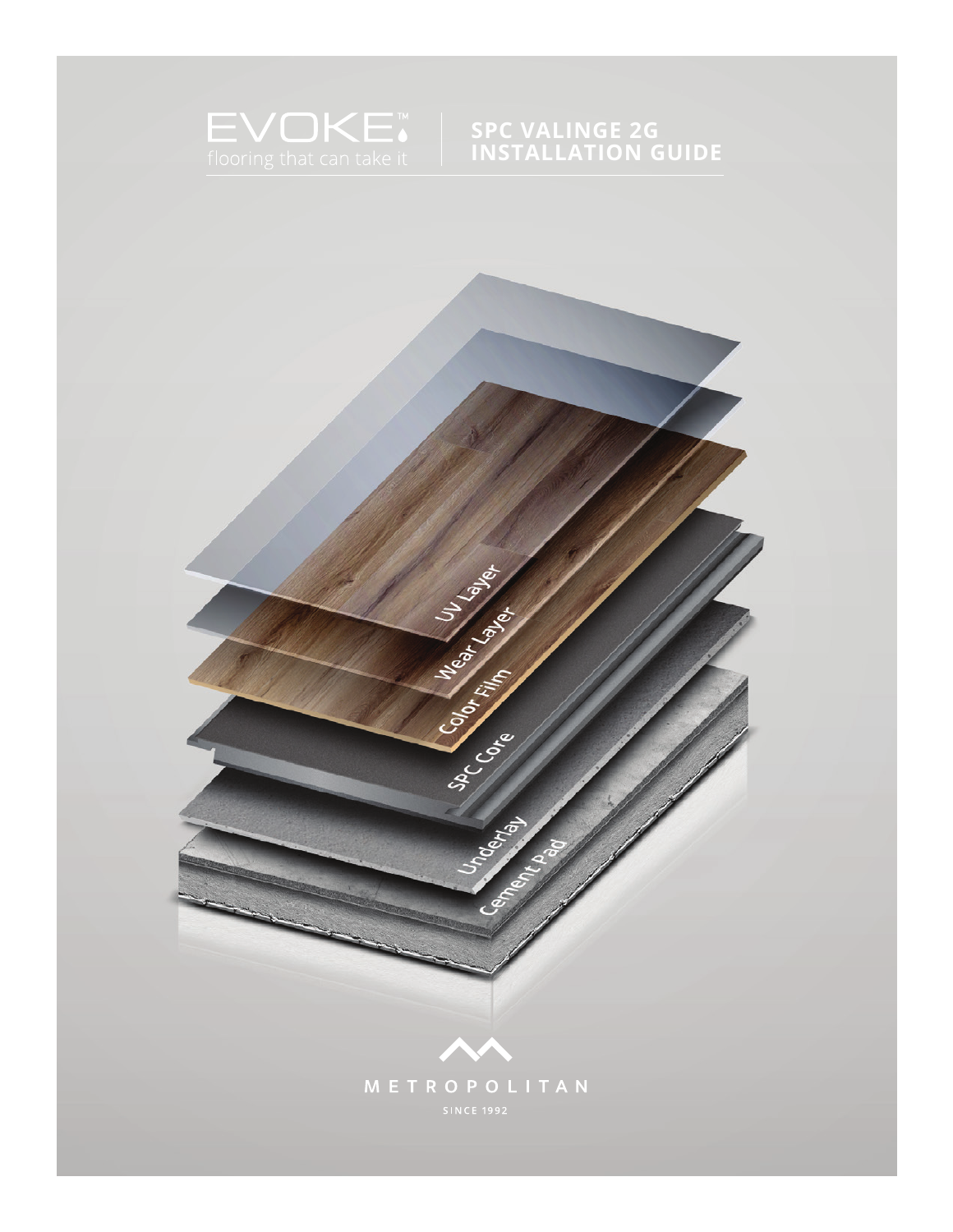# **Contents**

| <b>PRODUCT USE &amp; RESPONSIBILITIES Entertainment and STATE STATE In the STATE STATE In the STATE In the STATE In the STATE In the STATE In the STATE In the STATE In the STATE In the STATE In the STATE In the STATE In the ST</b> |  |
|----------------------------------------------------------------------------------------------------------------------------------------------------------------------------------------------------------------------------------------|--|
| SITE PREPARATION <b>Experience in the contract of the PREPARATION</b>                                                                                                                                                                  |  |
|                                                                                                                                                                                                                                        |  |
| Existing Home The Community Contract of the Community Community Community Community Community Community Commun                                                                                                                         |  |
| Unheated Environment Indiana Processor and Process and Property A                                                                                                                                                                      |  |
|                                                                                                                                                                                                                                        |  |
|                                                                                                                                                                                                                                        |  |
|                                                                                                                                                                                                                                        |  |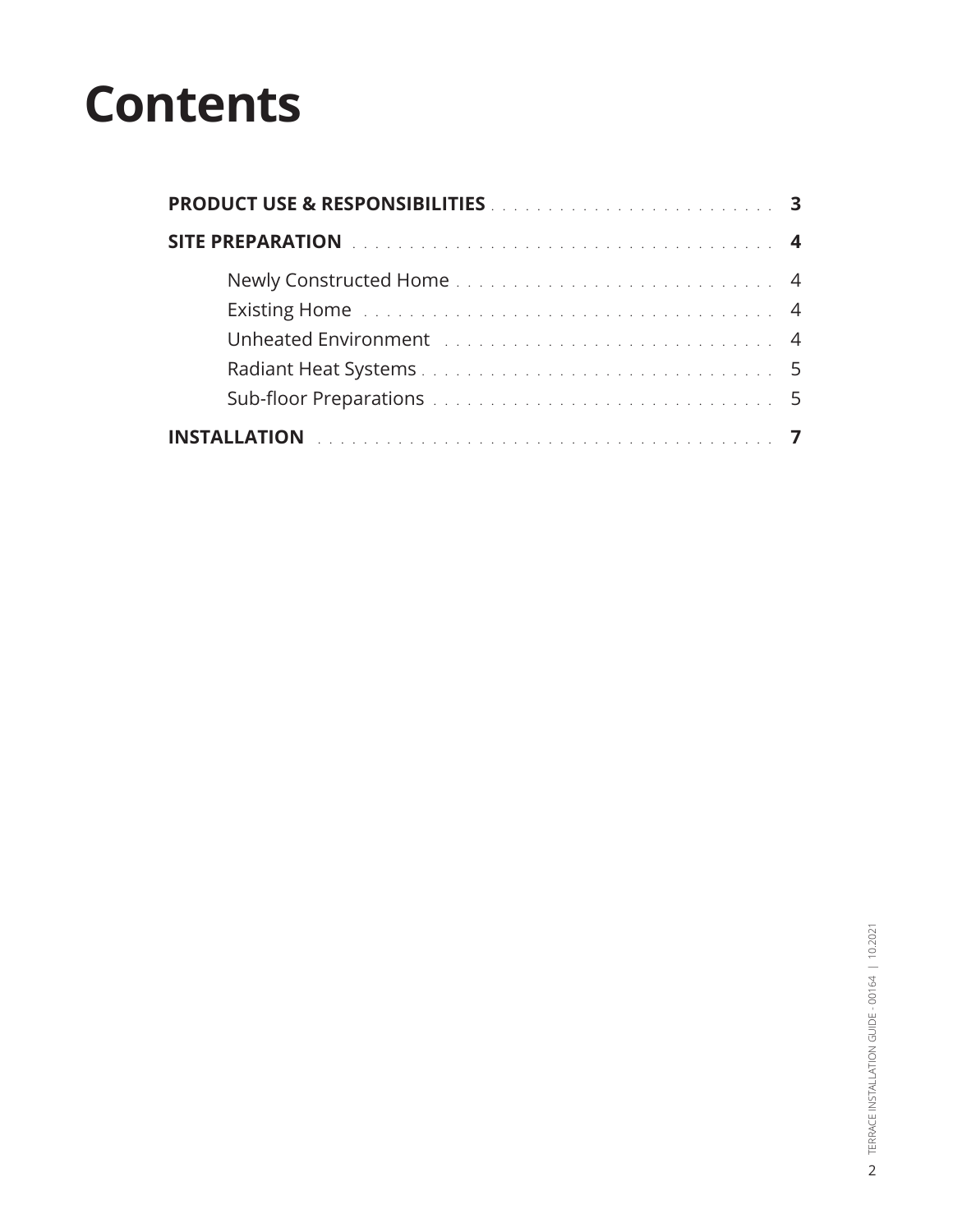## **INSTALLATION METHOD** | VALINGE 2G – ANGLE/ANGLE JOINT SYSTEM

## **TERRACE COLLECTION**

#### **PLEASE READ THESE INSTRUCTIONS COMPLETELY BEFORE BEGINNING THE INSTALLATION.**

#### **PRODUCT USE**

Evoke flooring is designed for easy, snap-together installation. Evoke flooring can be installed:

- in rooms on, above or below ground level
- over plywood, OSB or concrete subfloors
- directly over most existing hard surface flooring
- over radiant heating systems

**This product is not recommended for residential or light commercial applications that are exposed to rolling casters, moveable racks, wheeled displays, power or manual wheelchairs, etc. Please consider our Luxury Vinyl glue-down products for these applications, so as to comply with our warranty limitations. For more information please contact the EVOKE Technical Services Team at techserv@metrofloors.com**

#### **INSTALLER'S / OWNER'S RESPONSIBILITY**

Evoke flooring is manufactured to highest standards of product quality, but occasional manufacturing defects may occur in the product. It is the sole and joint responsibility of the installer and owner to conduct a quality inspection of all pieces Evoke flooring before installation. Any pieces of flooring that appear to contain a manufacturing defect should not be installed. Flooring that has been installed will be deemed to have been inspected and accepted by the installer and owner, even if the owner is not present at the time of installation. If defects are found, please contact your dealer. It is the sole responsibility of the flooring installer to ensure that the job site, subfloor and installation and materials meet or exceed all applicable industry standards. Evoke accepts no responsibility for problems arising from incorrect or improper site preparation or installation procedures.

**SPC is a waterproof product, but it is not a vapor barrier. Crawl spaces still need adequate ventilation and exposed earth must be covered by 6mil poly vapor barrier (min. 12" overlapped joints). Concrete slabs must cured and dry (min. 60 days old) with no evidence of moisture.joints). Concrete slabs must cured and dry (min. 60 days old) with no evidence of moisture.**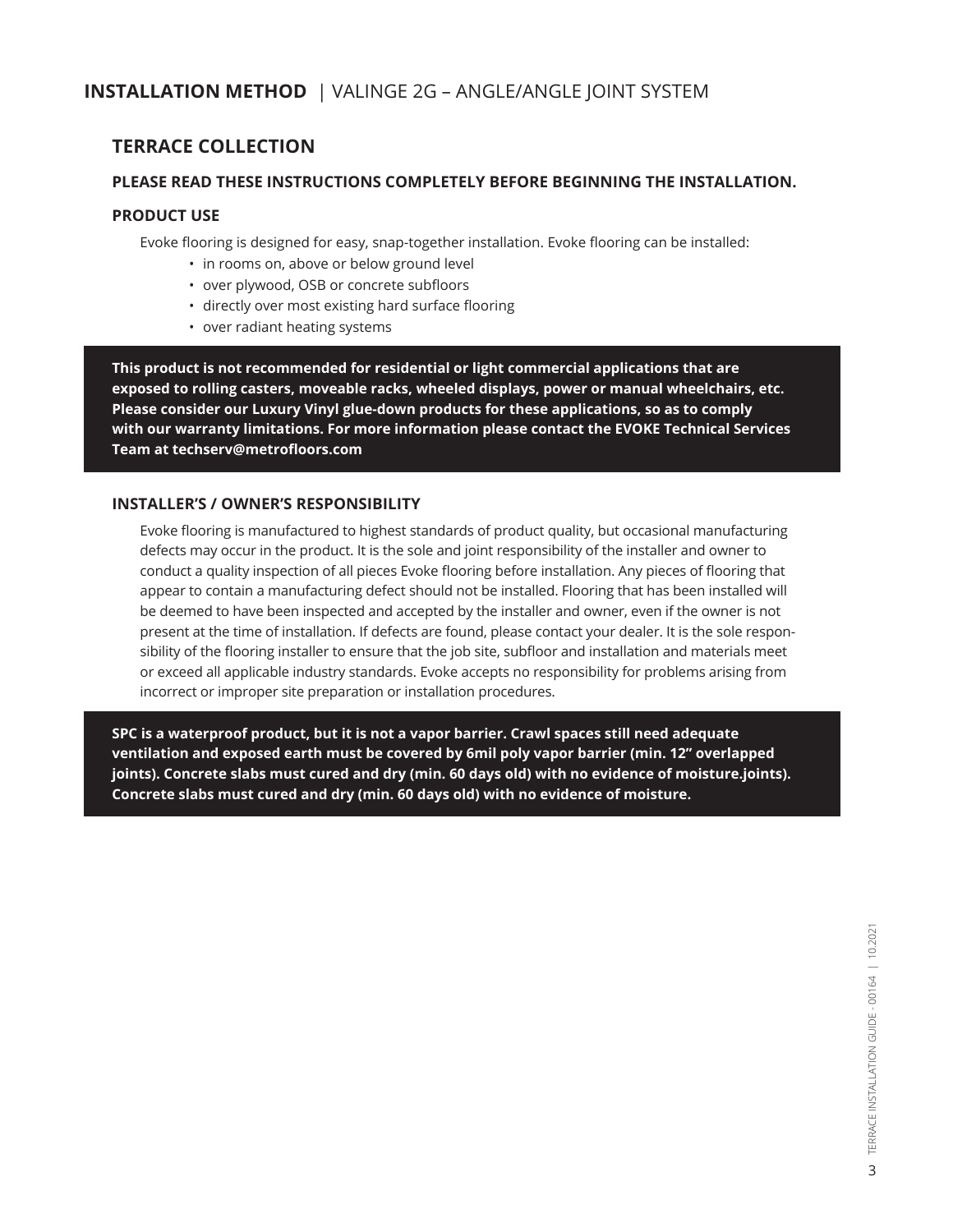## **SITE PREPARATION**

#### **INSTALLATION IN NEWLY-CONSTRUCTED HOME**

Installation of flooring is one of the last jobs of a new home construction. Prior to installing a SPC floor, ensure that:

- the building is completely enclosed with all outside doors and windows in place and securable, including a door from an attached garage to house interior
- all concrete, masonry, plastering, drywall, texturing, painting and other wet work is complete and thoroughly cured and dry
- all floor mounted cabinetry (including kitchen islands, bathroom vanities, etc.) is installed and secured
- basements and crawlspaces are dry. Crawlspaces must have no standing water; crawlspaces must also have a vapor barrier and adequate ventilation in accordance with local building codes
- gutters and downspouts are in place, directing water away from the building
- a temperature range of 60- 80° F (15-26° C) should be maintained before, during and after installation (This floor is not sensitive to changes in humidity, but can be affected to extreme swings in temperature).
- subfloor is properly prepared for installation
- if installing over radiant heat, ensure that the system is in full working order and has been fully tested and running for a minimum of two weeks prior to installation. The system should be turned off for 24 hours prior to installation in the install zone.

#### **INSTALLATION IN EXISTING HOME (RENOVATION)**

Installation in an existing home must meet the same conditions as a new home. If part of a larger remodeling project, ensure that all wet work (painting, wallpapering, texturing, etc.) is completed and thoroughly dry before commencing flooring installation. In addition:

- remove all furniture, artwork and other valuables from installation area
- remove baseboards and moldings
- undercut door casings (use a piece of the flooring as a depth gauge)
- remove existing flooring, if necessary
- if installing over radiant heat, it is strongly recommended that a radiant heat technician be consulted prior to installation to ensure that the heating system can be operated effectively at temperatures acceptable to the wood flooring. The system should be turned off for 24 hours prior to installation in the install zone.
- all floor mounted cabinetry (including kitchen islands, bathroom vanities, etc) is installed and secured

**Special consideration should be given when installing near heat sources such as fireplaces & wood-stoves to avoid overheating the surface of the floor in the immediate area. Failure to do so can lead to the floor buckling or lifting up from the subfloor.**

#### **INSTALLATION IN UNHEATED ENVIRONMENTS**

EVOKE™ SPC can be exposed to temperatures as low as -22°F (-30°C) or as high as 122°F (50°C). Because of its superior dimensional stability, it can be installed in homes and cottages that will remain closed and unheated during the winter season provided the following criteria are met:

- the subfloor MUST be flat to within 3/16" over a 10ft. span
- at the time of installation the temperature of the area where the floor is being installed is a minimum of 50°F (10°C).
- that the material has been brought into the rooms where it is to be installed to acclimate to room temperature for a minimum of 48 hours. The cartons are to be stored flat and level.
- while living on the floor, a temperature range of  $60-80°$  F (15-26° C) is maintained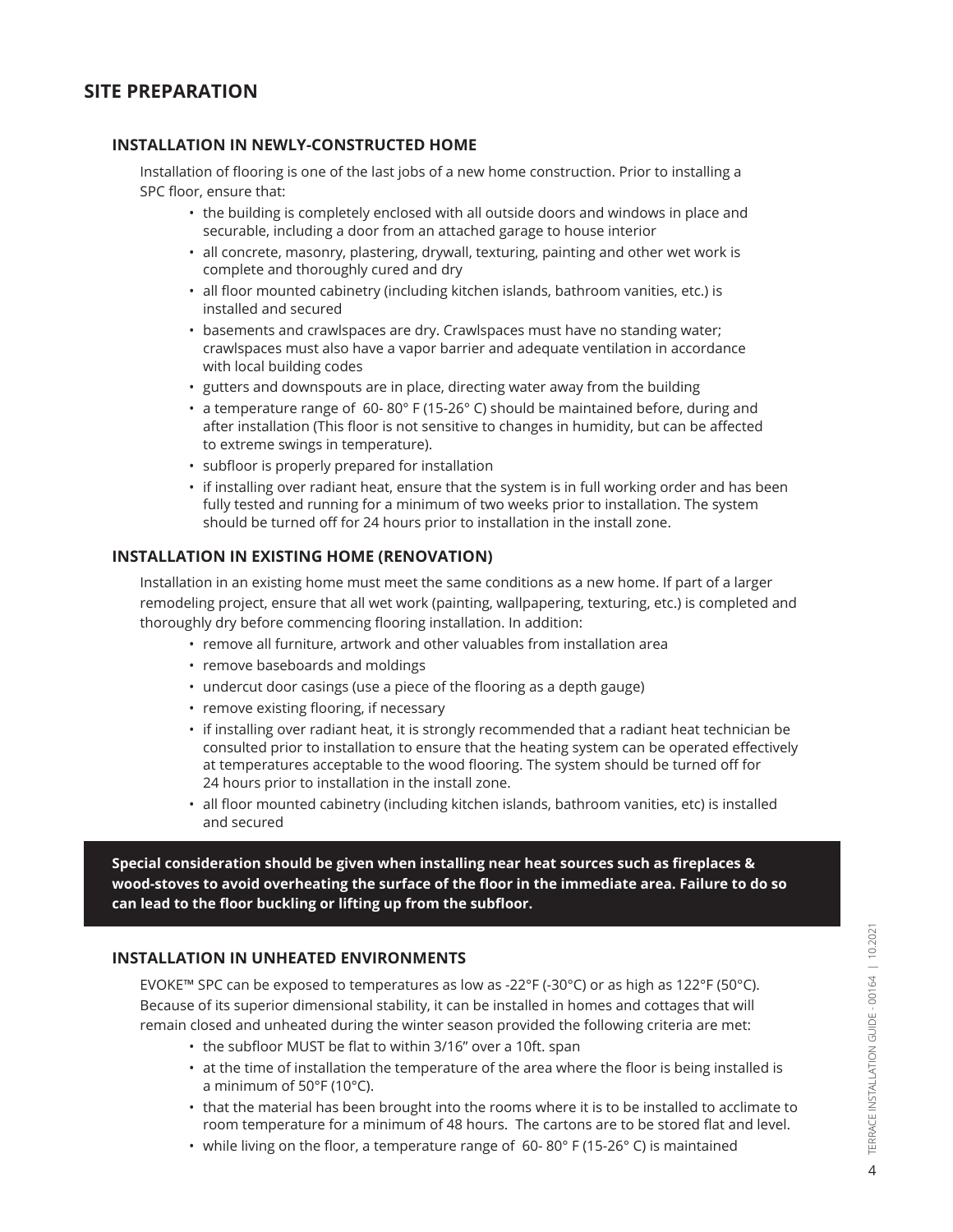**When shutting off the heat in the building for the winter season, steps should be taken to avoid walking on the floor once the temperature is allowed to drop below 50°F (10°C). Failure to do so can result in damage to the locking mechanism of the floor. When floors are brought back into service after having been exposed to temperatures below freezing, they should be returned to a minimum temperature of 50°F (10°C) for at least of 72 hrs prior to being walked on.**

#### **RADIANT HEAT SYSTEMS**

Evoke SPC floors are suitable for installation over compatible in-floor radiant heat systems.

It is the homeowner's responsibility to determine if the radiant heat system being considered is compatible for use under the floor being installed. We recommend that the homeowner contact the system manufacturer and get written confirmation that the system is approved for use with SPC flooring and under what operating conditions. If you are unable to obtain this information, please contact the EVOKE Technical Services Team at techserv@metrofloors.com.

Prior to installation, ensure that the radiant heat system is in full working order and has been fully tested and running for a minimum of two weeks. The system should be turned off for 24 hours prior to installation in the install zone.

After installation, EVOKE recommends that the surface temperature of the floor never be allowed to exceed 82°F (28°C) and that changes in temperature be moderated in increments of 5°F (2°C) to avoid 'shocking' the floor.

Where possible, we recommend the use of a data logger to monitor and record temperature and humidity conditions; this provides a record of the environmental conditions and may also help take preventive measures where conditions are outside of recommended levels.

#### **SUBFLOOR PREPARATION**

Evoke SPC flooring is waterproof but to ensure the health and safety of your home, it is strongly recommended to eliminate all sources of moisture before commencing installation.

The installer and customer are jointly and solely responsible for ensuring that the subfloor is suitable for the flooring application and properly prepared for installation.

All subfloors must be clean, dry, structurally sound and flat to within 3/16" in 10'. When floating over preexisting floors such as ceramic tile, all grout-lines must be levelled with a suitable bonding-filler and inspected for proper adhesion. This will help minimize any "telegraphing" from the floor below.

**Wood/Plywood Subfloors** must be tested for moisture content according to NWFA guidelines and the subfloor moisture content should not exceed 12%. Subfloors must meet local building code requirements (US: minimum 3/4" T&G plywood or 23/32" T&G OSB. Canada: minimum 5/8" T&G plywood or 3/4" T&G OSB). They must be secure to the joists, free of squeaks, bounce between floor joists and protruding fasteners.

**Concrete subfloors** must be fully cured (minimum 30 days) and have been tested for moisture content using the ASTM F2170 – RH Probe Test standard; the maximum allowable limit of relative humidity within the slab is 85% or,

ASTM F1869 – Calcium Chloride Test: the moisture vapor emissions rate (MVER) should not exceed 3lbs / 1000 sq/ft per 24 hours.

If these conditions cannot be met, further curing will be required.

**Gypsum-based concrete (eg Gypcrete) subfloors** must meet concrete manufacturer's recommendations for dry, cured conditions.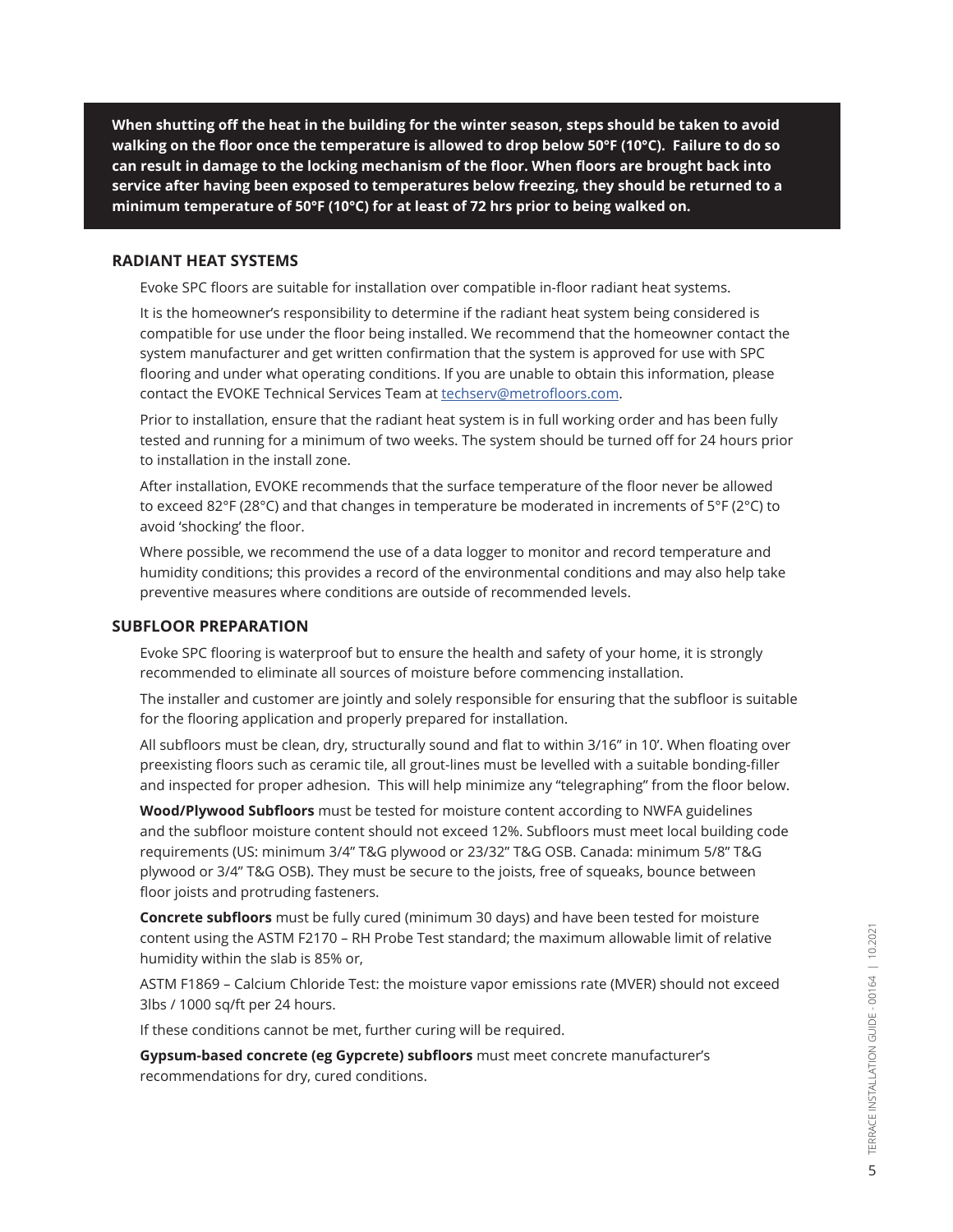**Evoke WPC, SPC, and LV type flooring is not affected by moisture from above, however there may be other factors that contribute to moisture related challenges. To mitigate current or future moisture related issues when installing over a cement based substrate, the use of a class 1 vapor barrier is advised. There are several products on the market that may work to mitigate moisture and include liquid roll on and sheet type products. Ultimately, we do not warranty moisture related damage from below, so it is imperative that any moisture related issues are mitigated prior to flooring installation.**

**Prior to flooring installation, ensure that the radiant heat system is in full working order and has been fully tested and running for a minimum of two weeks prior to installation. The system should be turned off for 24 hours prior to installation in the install zone.**

#### **ACCLIMATION**

Before installation, make sure that the flooring is at the same temperature as the install site; depending on the time of year this may take 24-48 hours for the flooring to become balanced to the install sites interior temperature.

#### **UNDERLAYMENT**

Evoke SPC floors have an 'attached pad' or integral underlayment, so a separate underlay is not required when installing these products. Any additional acoustic membrane being considered for use under this floor must be a rigid type approved by Evoke. Use of additional underlayment not approved for these products will void the product warranty. For more information, please contact the Evoke Technical Services Team at techserv@metrofloors.com

Where additional height is required to match an existing floor, a rigid underlayment such as 4mm or 6mm cork, or other rigid materials such as plywood, OSB, etc. may be used under Evoke SPC floors without affecting the performance or warranty. All pre-installation preparations such as floor flatness, dryness etc. must be completed prior to installation.

#### **STARTING WALL**

Orient the installation so the boards are parallel to incoming sunlight, and select your starting wall. Check it for straightness. If it is not straight, you may need to trim the edge of the first row of floor boards to match the shape of the wall. Calculate how many rows of flooring will be required for the job. You will probably have to rip down (cut lengthwise) the final row of boards to fit. The final row must be at least half a board width wide to ensure the integrity of the joint. If it will not be half a board width, then rip down your starting row enough to make up the difference.

#### **EXPANSION SPACE**

To allow for this, leave a 3/8" (8mm) expansion space around the entire perimeter of the floor between the flooring and the walls. Also leave expansion space where the flooring will meet any vertical obstacle, such as stairs, pipes, door sills, tiles, cabinets etc. Have a supply of 3/8" (8mm) spacers on hand during installation.

Areas in excess of over 60' in any direction will require a T-mold transition strip.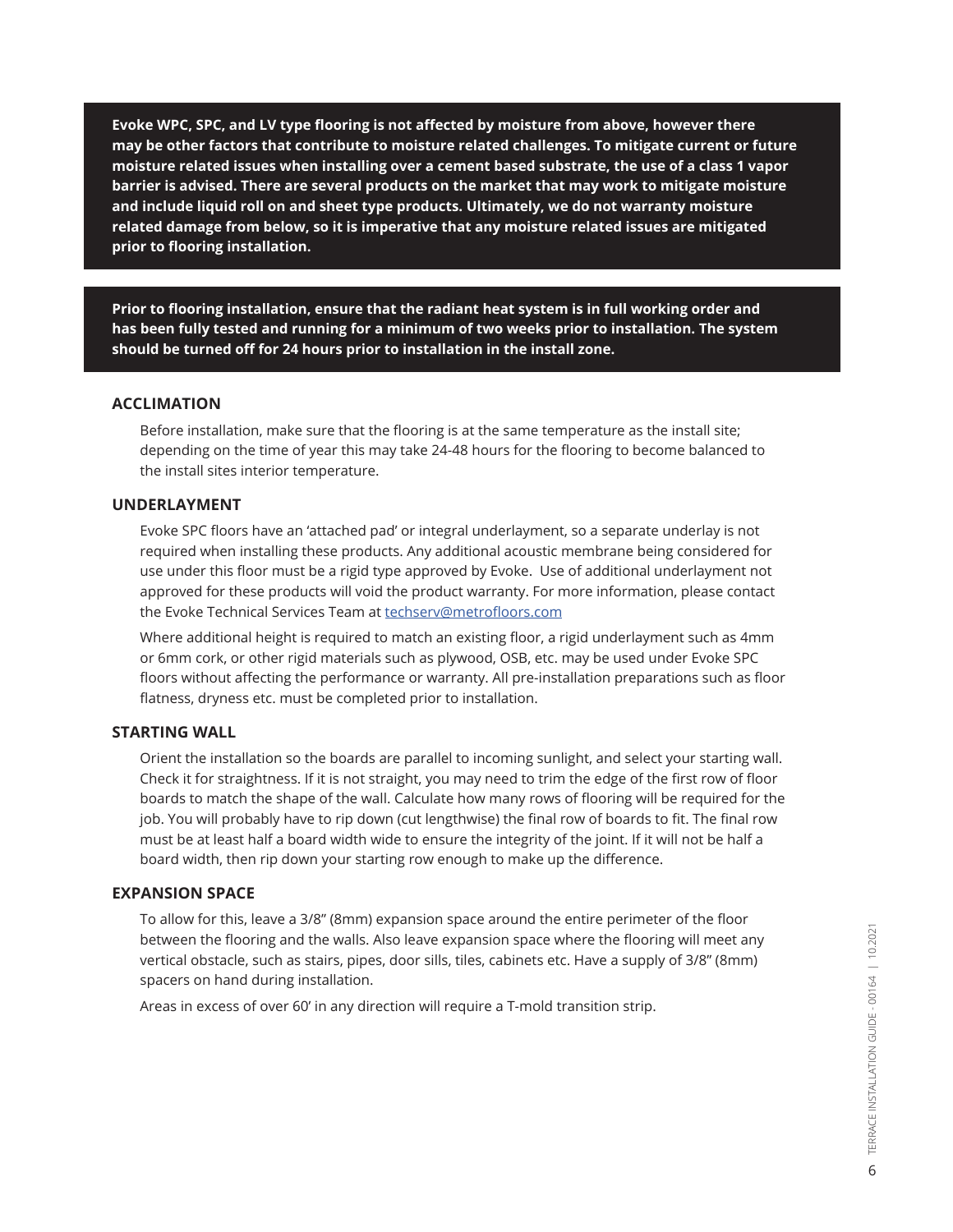## **INSTALLATION**

#### **ANGLE/ANGLE INSTALLATION:**



Continuously inspect boards during installation to ensure there are no manufacturing defects. Remember, boards that have been installed will be deemed to have been inspected and accepted by the customer. Select your starting wall and check for straightness as described above. Begin at the left hand end of the starting wall. Have a quantity of 3/8" spacers handy.

Begin with a full board. Saw off the tongue on both the long and short sides of the board, and place the board with the sawn butt end against the wall on the left, and the sawn long side facing the starting wall, but set out about two feet from the starting wall. Insert a spacer at the left end of the board and nudge the board against the wall.



Take a shorter board to begin the second row, and angle in to position against board 1, fitting together the long side joint. Place a spacer at the left hand end of the second board. Note: Lay a heavy object like a full box of flooring on the end of the first two boards to help keep them in position while you continue the installation.

Install board 3. Hold it at angle and fit the tongue-end into the groove-end of board 2. Drop board 3 slightly to engage the butt joint, then lift board 2 & 3 together and move gently up and down while pressing forward until the long side joint of board 3 locks into board 1.

#### **Ensure that all end-joints are staggered by a minimum of 6".**

Take board 4 and saw off the tongue joint on the long side only. Hold it at angle and fit the tongueend joint into the groove-end joint of board 1. Drop board 4 slightly to engage the end-joint fully with board 1, then lift board 1 & 4 together and move gently up and down while pressing forward until the long side joint of board 4 locks into board 3. (Kneeling on board 3 while you do this will help hold everything in place.)

Install board 5 in the same fashion as board 3. Install board 6 in the same fashion as board 4. Continue until you have completed two full rows. At the end of the row, cut boards to fit, but remember to leave expansion space at the end of the row as well.